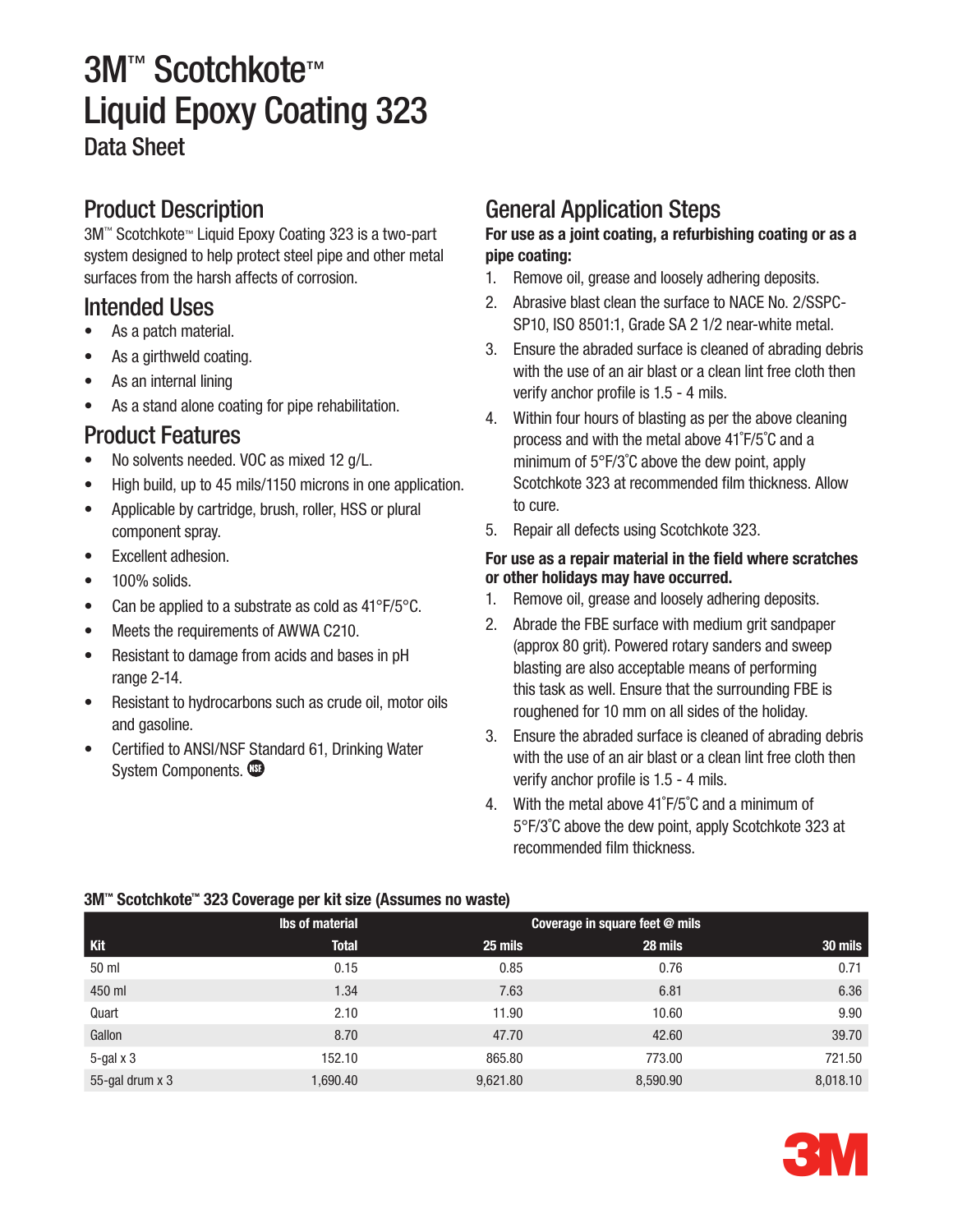#### Properties

| <b>Property</b>                                                            | <b>Test Description</b>    | <b>Value</b>                                                                        |                                          |
|----------------------------------------------------------------------------|----------------------------|-------------------------------------------------------------------------------------|------------------------------------------|
| Color                                                                      |                            | <b>Blue-Green</b>                                                                   |                                          |
| <b>Mix Ratio</b>                                                           |                            | 2A: 1B by volume<br>70.8%: 29.2% by weight                                          |                                          |
| Viscosity in cps @                                                         |                            |                                                                                     |                                          |
| • Brush Grade<br>72°F/22°C                                                 |                            | Part A: 154,000<br>Part B: 6,000                                                    |                                          |
| • Spray Grade<br>72°F/22°C                                                 |                            | Part A: 90,000<br>Part B: 19,000                                                    |                                          |
| <b>Shelf Life</b><br>(unopened container)                                  |                            | 24 months                                                                           |                                          |
| <b>Specific Gravity</b>                                                    |                            | 1.35 mixed                                                                          |                                          |
| Coverage                                                                   |                            | 142 ft <sup>2</sup> /(lb/mil)<br>$(0.74m^{2}/(kg/mm))$                              |                                          |
| <b>Recommended Coating Thickness</b>                                       |                            | 25-60 mils (625-1500 microns)                                                       |                                          |
| Shyodu Gel Time<br>(approximate pot life)                                  | 200 gm mass                | 75°F/24°C<br>$104^{\circ}$ F / $40^{\circ}$ C                                       | 20 Min<br>$11$ min                       |
| Dry to Touch Time                                                          | ASTM D1640<br>clause 7.5.2 | $41^{\circ}$ F / 5 $^{\circ}$ C<br>75°F / 24°C<br>$122^{\circ}$ F / 50 $^{\circ}$ C | 7 hrs<br>1 hr 45 Min<br>$26 \text{ min}$ |
| Approximate Back Fill Time<br>(For additional information see chart below) | ASTM D1640<br>clause 7.7.1 | $41^{\circ}$ F / 5 $^{\circ}$ C<br>75°F / 24°C<br>$122^{\circ}$ F / 50 $^{\circ}$ C | 8 hrs<br>2 hr 39 min<br>39 min           |

#### Typical Test Properties

| <b>Property</b>                                                                                                      | <b>Test Description</b>                                                                                       | <b>Typical Value</b>                                                                                                                                                         |                                                   |                                                               |
|----------------------------------------------------------------------------------------------------------------------|---------------------------------------------------------------------------------------------------------------|------------------------------------------------------------------------------------------------------------------------------------------------------------------------------|---------------------------------------------------|---------------------------------------------------------------|
| Cathodic Disbondment<br>(steel grit blasted plates laboratory applied;<br>results may vary depending on blast media) | CSA Z245.20-06<br>clause 12.8                                                                                 | 149°F / 65°C, 3.5V,<br>149°F/65°C, 1.5V,<br>$149^{\circ}$ F / 65 $^{\circ}$ C, 1.5V,<br>$176^{\circ}$ F / 80 $^{\circ}$ C, 1.5V,<br>$176^{\circ}$ F / 80 $^{\circ}$ C, 1.5V, | 24 hrs<br>48 hrs<br>28 days<br>14 days<br>28 days | $4.9$ mmr<br>$5.5$ mmr<br>$7.5$ mmr<br>$6.4$ mmr<br>$6.6$ mmr |
| Hot Water Soak Adhesion of Coating                                                                                   | CSA Z245.20-06<br>clause 12.14                                                                                | $203^{\circ}$ F / $95^{\circ}$ C<br>$167^{\circ}$ F / 75 $^{\circ}$ C<br>$167^{\circ}$ F / 75 $^{\circ}$ C                                                                   | 24 hrs<br>48 hrs<br>28 days                       | Rating 1<br>Rating 1<br>Rating 1                              |
| Dry Adhesion (Pull off strength)                                                                                     | ASTM D 4541-02<br>Type 4                                                                                      | 4000 psi                                                                                                                                                                     |                                                   |                                                               |
| Flexibility                                                                                                          | CSA Z245.20-06<br>clause 12.11                                                                                | $68^{\circ}$ F / 20 $^{\circ}$ C<br>$32^{\circ}$ F / 0 $^{\circ}$ C                                                                                                          | 1.0/PD<br>1.0/PD                                  |                                                               |
| <b>Abrasion Resistance</b>                                                                                           | <b>ASTM D4060-06</b><br>CS-17 wheels<br>$1000$ g load<br>5000 cycles<br>wheels resurfaced<br>every 500 cycles | $0.325$ g loss                                                                                                                                                               |                                                   |                                                               |
| <b>Impact Strength</b>                                                                                               | ASTM G14                                                                                                      | $> 1.5$ j                                                                                                                                                                    |                                                   |                                                               |
| <b>Hardness</b>                                                                                                      | ASTM D-22 40-97                                                                                               | Shor D $85 \pm 1$                                                                                                                                                            |                                                   |                                                               |